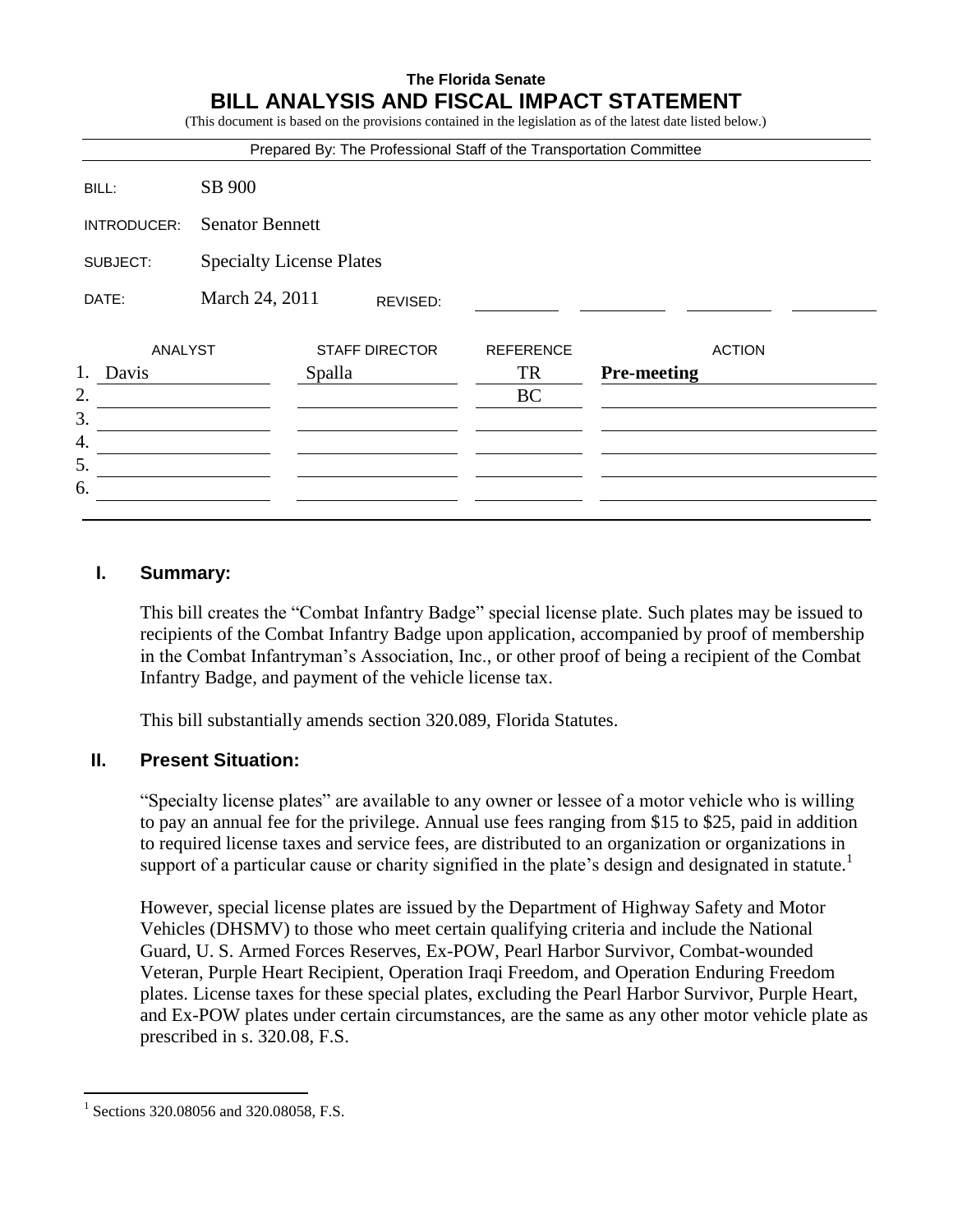The first \$100,000 of revenues from the sales of these special plates are deposited into the Grants and Donations Trust Fund under the Veterans' Nursing Homes of Florida Act. Any additional revenues are deposited into the State Homes for Veterans Trust Fund and used to construct, operate, and maintain domiciliary and nursing homes for veterans.

The Combat Infantryman Badge is the U.S. Army combat service recognition decoration awarded to soldiers—enlisted men and officers (commissioned and warrant) holding colonel rank or below, who personally fought in active ground combat while an assigned member of either an infantry or a Special Forces unit, of brigade size or smaller, any time after December 6 1941.<sup>2</sup> The Combat Infantryman Badge and its non-combat analogue, the infantry skillrecognition Expert Infantryman Badge were simultaneously created during World War II as primary recognition of the combat service and sacrifices of the infantrymen who would likely be wounded or killed in numbers disproportionate to those of soldiers from the Army's other service branches.<sup>3</sup>

Combat Infantryman Badge recipients must have met the following criteria to have been awarded this honor as provided by the Military Awards Army Regulation 600-8-22:

- Be an infantryman satisfactorily performing infantry duties.
- Assigned to an infantry unit during such time as the unit is engaged in active ground combat.
- Actively participate in such ground combat. Campaign or battle credit alone is not sufficient for the award of the Combat Infantry Badge.

# **III. Effect of Proposed Changes:**

This bill creates the "Combat Infantry Badge" special license plate. This bill requires the manufacture and issuance of a special license plate stamped with the words "Combat Infantry Badge" to any recipient of the Combat Infantry Badge, who applies for the special license plate, pays the applicable license taxes provided in s. 320.08, F.S., and provides proof of membership in the Combat Infantrymen's Association, Inc., or other acceptable proof of being a Combat Infantry Badge recipient.

# **IV. Constitutional Issues:**

A. Municipality/County Mandates Restrictions:

None.

B. Public Records/Open Meetings Issues:

None.

 $\overline{a}$ <sup>2</sup> [http://en.wikipedia.org/wiki/Combat\\_Infantryman\\_Badge](http://en.wikipedia.org/wiki/Combat_Infantryman_Badge)